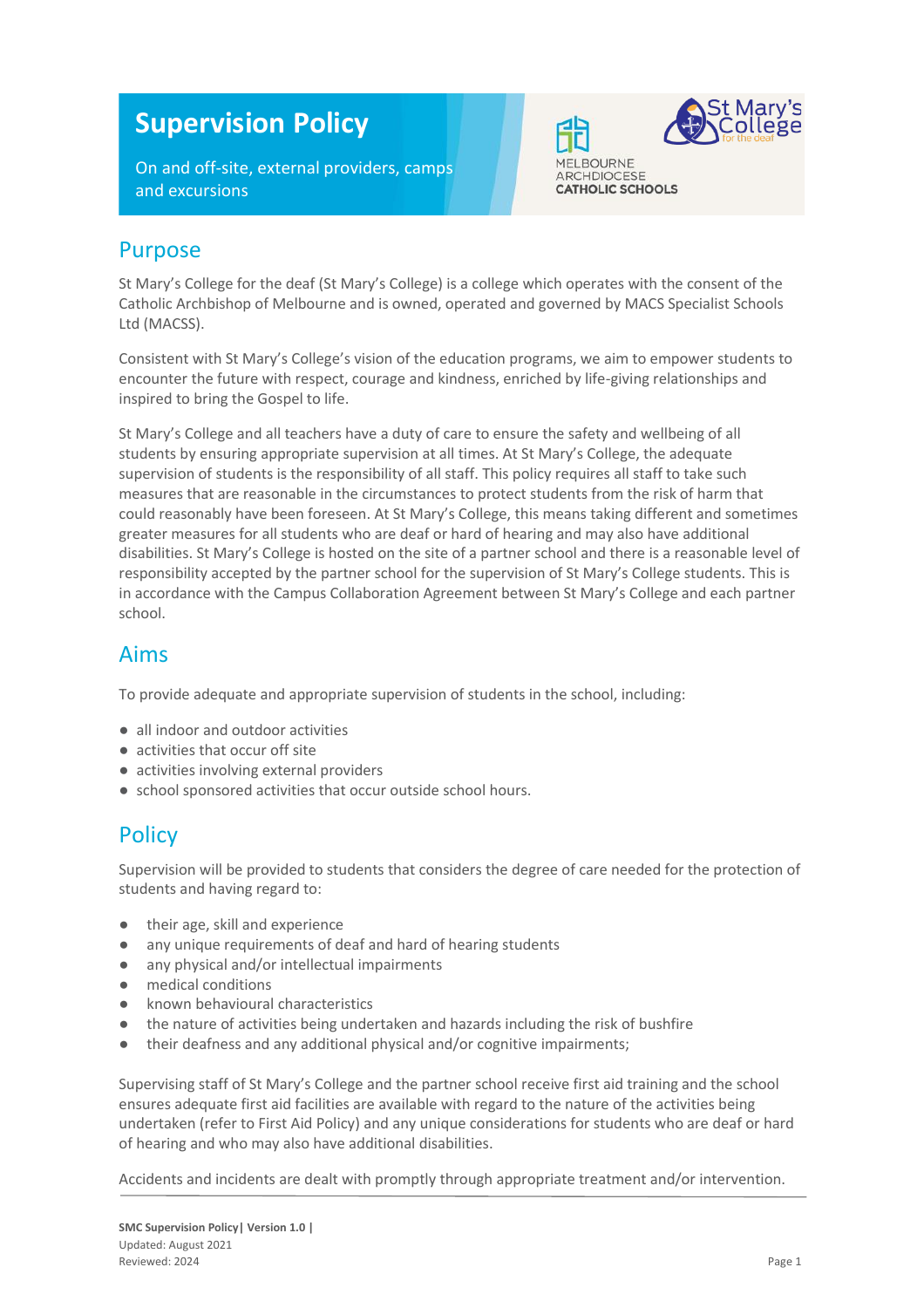Accidents and incidents will be recorded in the Accident and Incident Register and follow up and remedial actions undertaken as appropriate to the particular situation and in accordance with relevant policies. If the student is attended to by staff of the partner school, St Mary's College will be notified as soon as practicable in accordance with the agreed policies and procedures.

#### **St Mary's College has developed the following guidelines with respect to supervision.**

Teachers of the deaf are responsible for the supervision of their students in classes they are allocated. Due to the small number of St Mary's College staff at each campus and the large number of classes in which our students participate, partner school classroom teachers assume responsibility for the supervision of St Mary's students in their classes when a St Mary's teacher cannot be present. This is determined by the timetable and consultation with the partner school and communicated to teachers of both schools to ensure it is clear who has responsibility for each student at all times. This includes supervision of students moving between classes and different areas of the school as appropriate to their age and individual needs. In particular, teachers of both schools should be vigilant to ensure:

- Adequate age appropriate supervision having regard to the nature of the activities being undertaken (see Risk Assessment & Camps and Excursions Policy);
- All spoken instruction relating to the safety or wellbeing of students is understood by St Mary's College deaf and hard of hearing students;
- Proper use of any plant and equipment;
- Proper handling of any hazardous substances;
- Proper use of relevant protective equipment

These guidelines are consistent with the intent of the Campus Collaboration Agreement where staff in both schools accept reasonable obligations beyond their own duties of care to reduce the likelihood of the other party failing to meet its own duty of care obligations.

### Indoor and outdoor activities on school site

The following requirements are followed in regard to indoor and outdoor activities on the school site, in accordance with any supervision arrangements that have been agreed between St Mary's College and the partner school:

- Teachers are responsible for supervising the students in their class at all times while they are in charge of their class.
- Students supervised in all activities that are undertaken as part of the classroom routine, as well as for activities that are not part of the regular routine.
- Adequate age appropriate supervision in class, including consideration of the nature activities being undertaken to ensure proper use of plant and equipment, proper handling of any hazardous substances and use of relevant protective equipment and that students are deaf or hard of hearing.
- If teachers need to leave their class for any reason, they must ensure that their class is being supervised by another authorised teacher.
- School officers, trainee teachers or visiting teachers are not authorised to be responsible for a class in the absence of a designated class teacher.
- Teachers must exercise due diligence in designing activities that take safety and care into consideration for all students with even greater care for younger students or students at risk.
- Trainee teachers, school officers, parent helpers and visiting teachers may work with one or more students in small group work, but only under the supervision and direction of the classroom teacher.
- Classroom rules are designed at the start of each year to highlight expectations, set appropriate boundaries and assist the smooth conduct of the class.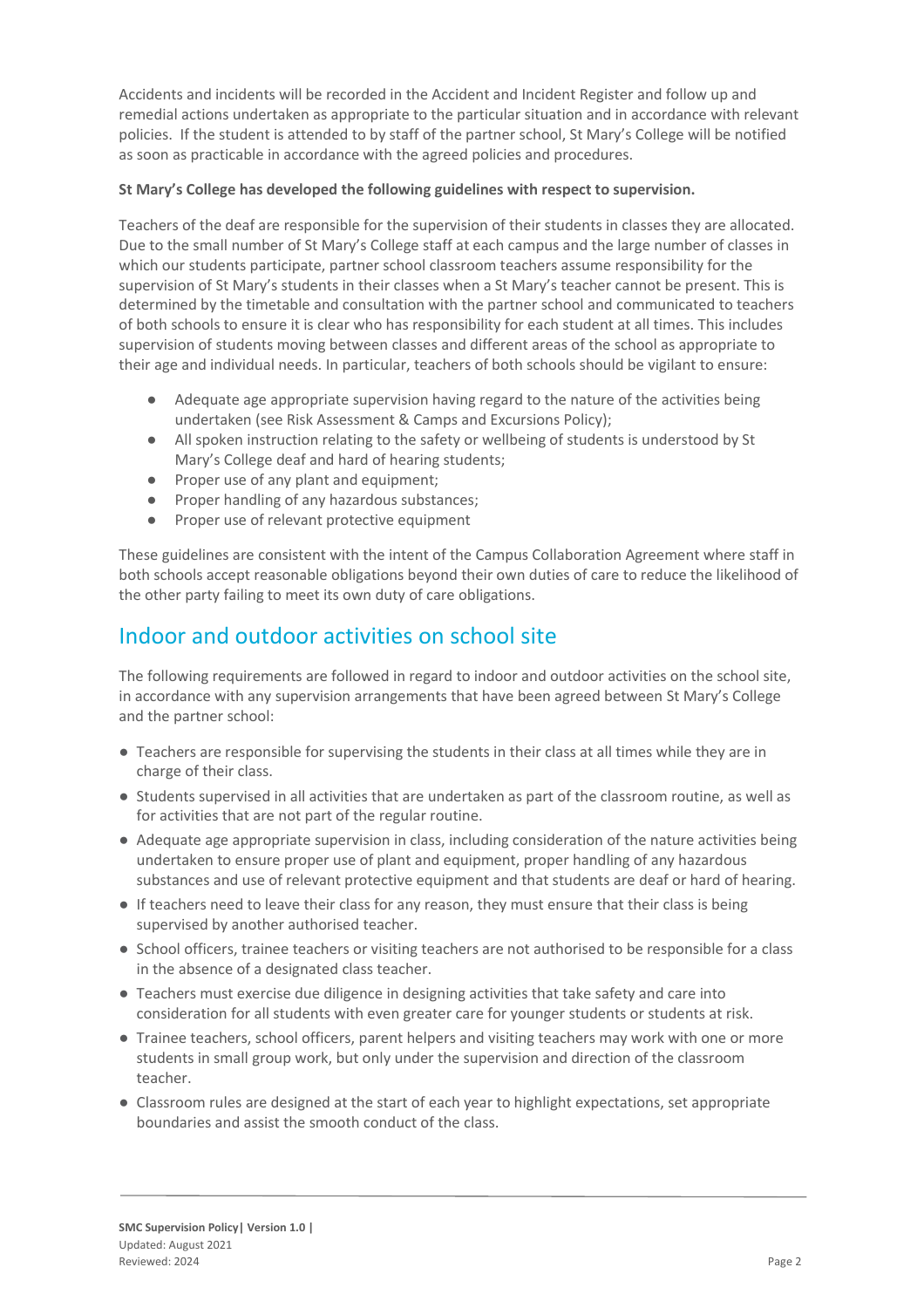# Yard duty

A yard duty roster showing designated areas is used for supervision of the school yard before school, during school breaks and after school. The yard duty roster is determined by partner school staff and includes teachers from both schools. While students of St Mary's College are the responsibility of St Mary's College staff, it is accepted that there is a reciprocal duty of care arrangement with staff of the partner school with regard to the supervision and safety of students of both schools.

Teachers are expected to arrive at the student reception of the Host school with their high-visibility vest promptly to collect the walkie-talkie and Yard Supervision folder which has important health and first aid information about particular students, as allocated to the assigned yard duty area. The information includes:

- Student name
- Photo of students with a medical condition that may require a particular response
- medical condition, such as hearing impairment, diabetes, asthma
- response specific to the child.

Teachers are to be visible and active during yard duty.

Teachers are to remain on duty in the designated area until they are replaced by the next teacher.

### Off-site activities including camps, excursions and local functions

The following requirements are followed in regard to off-site activities including camps, excursions and local functions:

- St Mary's College staff accompany and accept overall duty of care for students attending any camps and excursions organised by partner schools and participate in the yard duty (supervision) roster.
- Off-site activity planning involves a risk assessment that includes consideration of the activity, location and the age and ability of students. There is also consideration of the risk of bushfire and the procedures to be observed if there is a bushfire in the activity location.
- For each offsite activity, there is a designated teacher-in charge. This could be a St Mary's College teacher or a partner school teacher depending on who arranged the activity.
- All teachers and assistants must refer to the teacher-in-charge for decision-making, changes in direction or programs, or issues of concern.
- All teachers are responsible for all of the students in the activity.
- Helpers in the activity are there to support teachers, but are not authorised to make decisions for the group.
- Teachers must exercise due diligence in designing activities that take safety and care into consideration for all students, with even greater care for younger students.
- Teachers need to use a method of accounting for all students at any given point during the activity.
- If students need to use public toilets, they should be accompanied to the toilet block by an adult so as to monitor their safety at all times.
- A record of the activity, excursion or camp is completed by the Teacher-in-charge of the activity, and given to the principal, for approval, prior to the activity. This includes a risk assessment for the activity proposed.
- Any accompanying or assisting non-teaching adult is required to have a current Working with Children Clearnance (WWCC)
- Parents are informed about any excursions that will involve their child and provided with details regarding the type of activity and location and to seek their consent.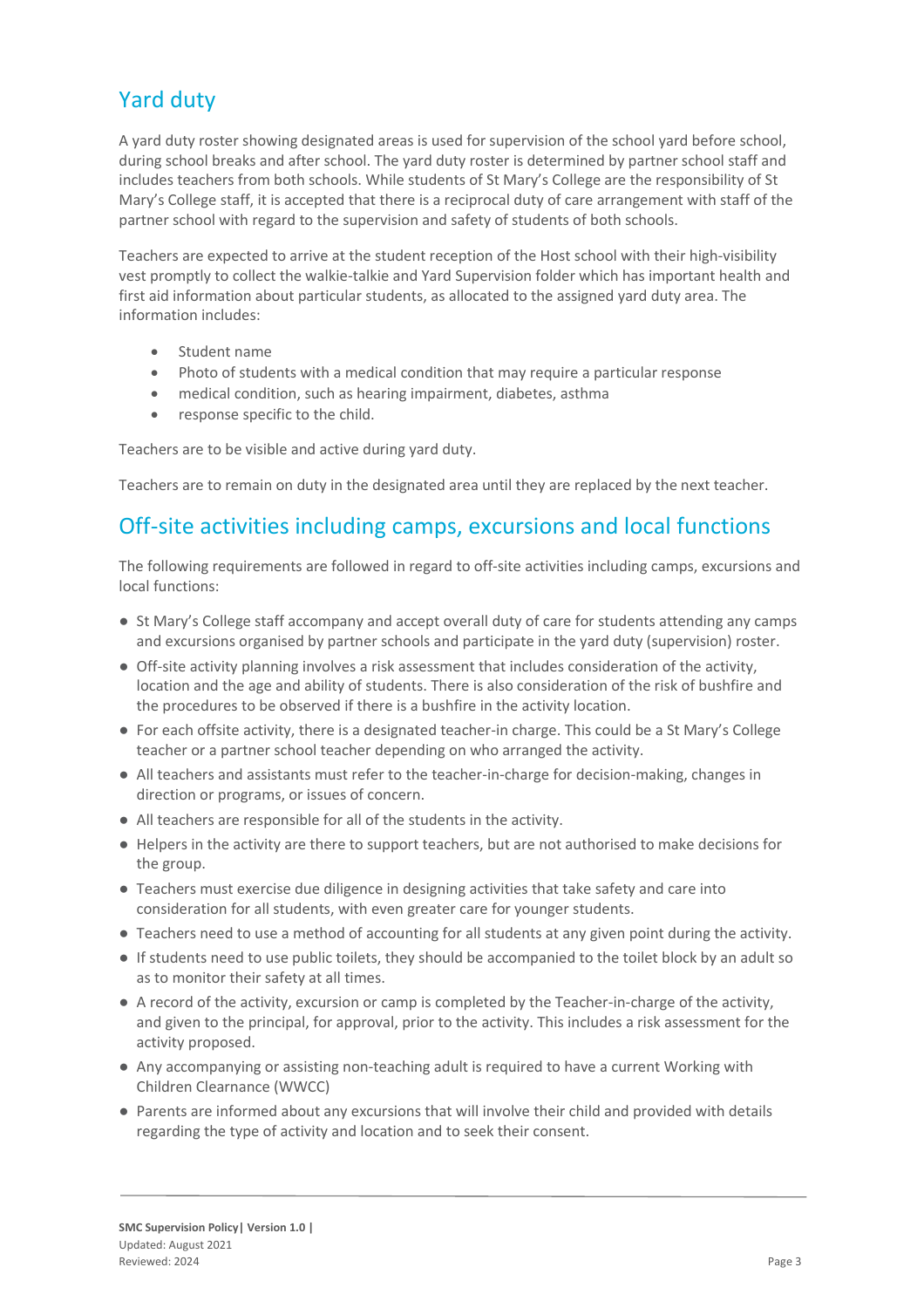# Activities involving external providers – on site or off-site

The following requirements are followed in regard to activities involving external providers, either on the school site or off-site:

- St Mary's College is responsible for students at all times, and this responsibility cannot be delegated to others outside the specific arrangement with the partner school in accordance with the Campus Collaboration Agreement.
- The classroom teacher, or teacher in charge of the group is responsible for the group at all times.
- When an external provider is involved in working with a class or group of students a teacher is present throughout the activity. E.g. Swimming, camp activities, guest speakers on site.
- When an external provider is involved with a group of students they will be made aware of any specific instructions regarding communication with students who are deaf or hard of hearing.
- External providers are required to sign in at the school office, and wear a Visitor's Identification Card.
- External Providers must have a WWCC. The WWCC Number must be recorded by the teacher organising the activity.
- A record of the activity, excursion or camp will be completed by the teacher-in-charge of the activity, and given to the principal, for approval, prior to the activity.
- If external providers are working with students 1:1, they are within the supervision and line of sight of other teachers in the school, e.g. music lessons, NDIS providers.
- If external providers, such as psychologists are providing 1:1 testing, the schedule is monitored by office staff or a school leader.

# Before and after school supervision

The partner school yard is unlocked and supervised at 7.30 am for staff arrivals and supervised from 8.20am before the start of school and until 3.45pm after the end of school classes. Students who remain in the school grounds after this time are taken to the school office to await collection by their parents. If the parents do not come to collect their children by 4.00pm, students can ask College Reception to call parents or emergency contacts if parents cannot be reached.

The school is committed to ensuring student safety however parental cooperation is essential to managing safety issues immediately before and immediately after school.

As applicable, school activities (such as sport or band practice) arranged before or after school at St Mary's College or the partner school, will have appropriate supervision in place for attending students depending on the time and location of the activity.

Parents are informed of the school's supervision arrangements and made aware that students who attend school outside established supervision times may not be supervised and may not receive the care that is normal during the school day.

This policy will be implemented in conjunction with related policies. All supervising staff, including part-time teachers, replacement teachers and casual relief teachers are required to familiarise themselves with policies relating to the supervision of students.

Any queries or points of clarification should be referred to the Principal or the Deputy Principal.